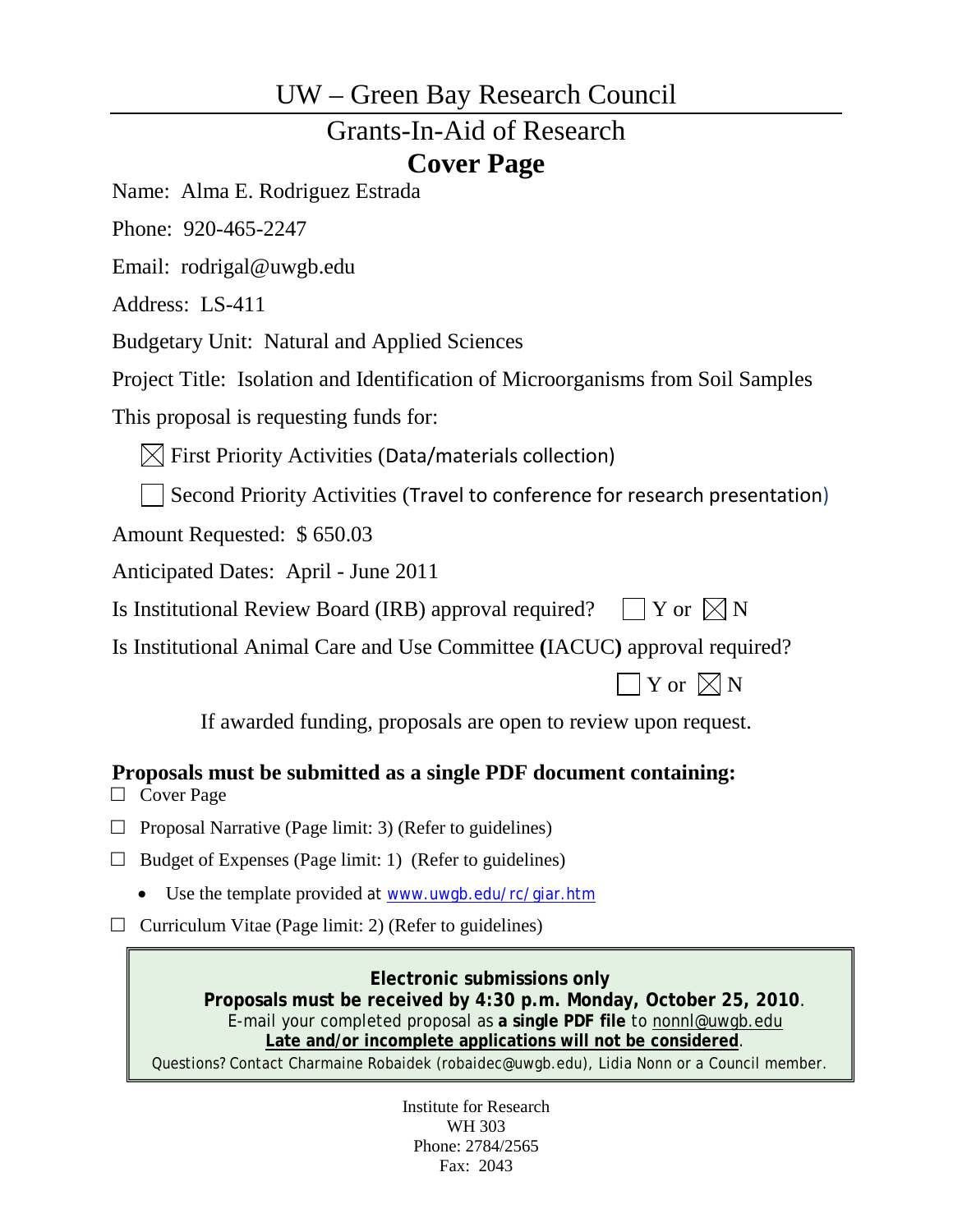## **Isolation and Identification of Microorganisms from Soil Samples**

Alma E. Rodriguez Estrada, Assistant Professor

Fungi are cosmopolitan organisms with unique physiological abilities. Fungi are the most important organism in organic matter degradation with exceptional abilities to break down complex polymers. Studies have shown that certain groups of fungi (mainly white-rot fungi) can degrade recalcitrant chemicals (Mougin et al. 1994, Sanyal and Kulshrestha 2003, Lee et al. 2005). The use of fungi in bioremediation *in situ* and bioreactors offers an alternative to expand the substrate ranges that prokaryotes, widely use in bioremediation, cannot degrade (Eggen 1999, Leidig et al. 1999, Pointing 2001).

Diversity of microorganisms in the soil and how organisms' communities change in response to environmental factors is crucial to understand the impacts of disturbance in biodiversity. In addition, the identification of species that have developed mechanism to overcome disturbance has broader implication. For example, certain fungi isolated from polluted soils have the ability to degrade, absorb or inactivate toxic compounds.

The state of Wisconsin is strong in agriculture. Dairy products and corn cultivation for grain are among the most important agricultural goods in the state. Therefore, soil pollution with herbicides and estradiols is significant.

I am interested in isolating soil microorganisms, mainly fungi, seeking to detect strains that might be well adapted to breakdown herbicides and estradiols. Native strains will be suitable to use during *in situ* bioremediation (bioaugmentation). Moreover soil samples collected during this study can be further processed for large-scale sequencing studies where soil microbiota is evaluated through molecular approaches. The current proposal focuses on:

- 1) Soil Collection
- 2) Isolation of microorganism
- 3) Taxonomic identification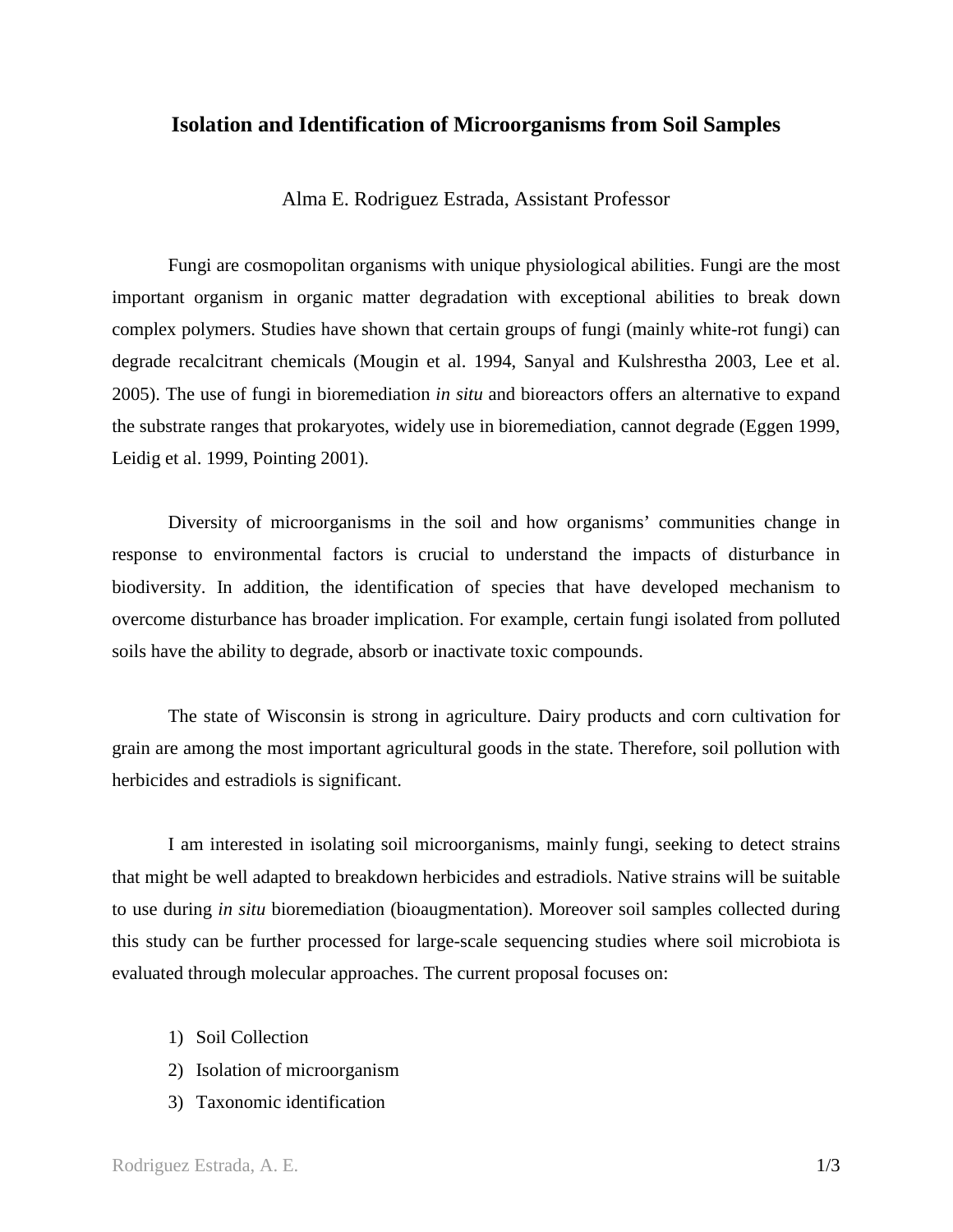This work is the beginning of my research at UWGB that focuses on studying the diversity and dynamics of local fungal communities and the utilization of fungi in agriculture, bioremediation and as sources of natural products.

The following table describes the materials needed for soil collection, sample processing, microorganisms isolation, microorganisms storage and taxonomic identification.

| <b>Item</b>                      | Vendor /<br>Catalog<br><b>Number</b> | <b>Specifications</b>               | <b>Units</b> | Price per<br>Unit<br>\$ | <b>Total</b><br><b>Price</b> |
|----------------------------------|--------------------------------------|-------------------------------------|--------------|-------------------------|------------------------------|
|                                  |                                      |                                     |              |                         | \$                           |
| <b>Soil collection</b>           | VWR /                                | <b>VWR®</b> Specimen                |              |                         |                              |
| containers                       | 15704-012                            | Containers,<br>Polypropylene        | 1            | 122.07                  | 122.07                       |
|                                  |                                      | Fisherbrand* Petri                  |              |                         |                              |
| Petri dishes                     | Fisher $/$ 08-                       | Dishes.                             | 1            | 147.10                  | 147.10                       |
|                                  | 757-13                               | Polystyrene,                        |              |                         |                              |
|                                  |                                      | sterilized (500).                   |              |                         |                              |
| <b>Dextrose</b><br><b>Potato</b> | Fisher /                             | <b>Potato Dextrose</b>              | 1            | 104.89                  | 104.89                       |
| Agar                             | R454312                              | Agar $(500 g)$                      |              |                         |                              |
|                                  | Fisher /                             | Polypropylene                       |              |                         |                              |
| <b>Cryovials</b>                 | 1050026                              | cryovials (2 mL,<br>package of 100) | 1            | 46.97                   | 46.97                        |
|                                  |                                      | Streptomycin                        |              |                         |                              |
| <b>Antibiotics</b>               | VWR/                                 | Sulfate,                            | 1            | 59.00                   | 59.00                        |
|                                  | 80058-670                            | Streptomyces sp.,                   |              |                         |                              |
|                                  |                                      | Calbiochem*                         |              |                         |                              |
| <b>Total</b>                     |                                      |                                     |              |                         | 650.03                       |

## **References:**

Eggen T. 1999. Application of fungal substrate from commercial mushroom production – *Pleurotus ostreatus* – for bioremediation of creosote contaminated soil. Int Biodeter Biodegr 44:117–126

Lee SM., Koo BW, Choi JW, Choi DH, An BS, Jeung EB, Choi IG. 2005. Degradation of Bisphenol A by white rot fungi, *Stereum hirsutum* and *Heterobasidium insulare*, and reduction of its estrogenic activity. Biol Pharm Bull 28: 201–20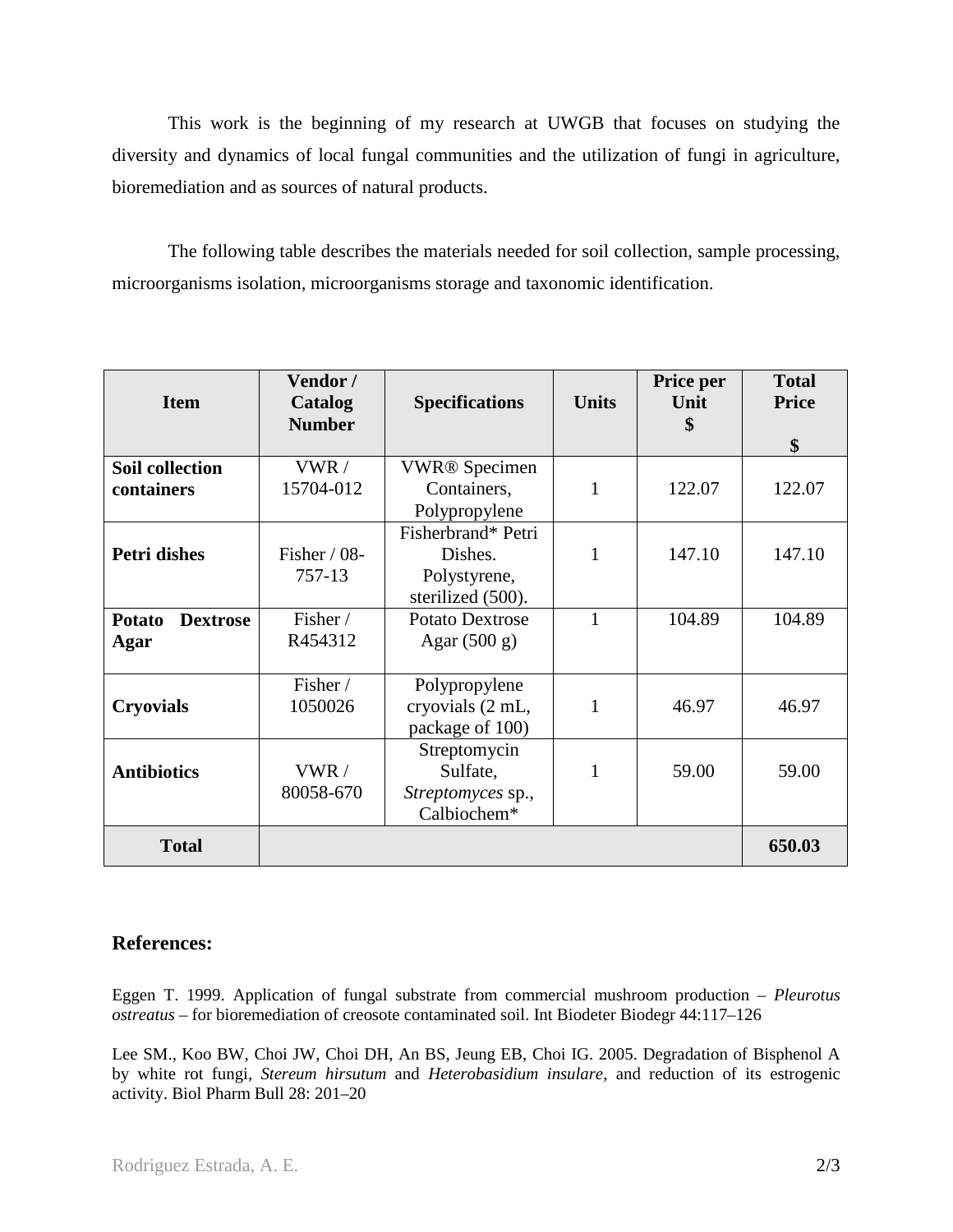Leidig E, Pruesse U, Vorlop KD, Winter J (1999) Biotransformation of Poly R-478 by continuous cultures of PVAL-encapsulated *Trametes versicolor* under non-sterile conditions. Bioprocess Eng 21:5– 12

Mougin C, Laugero C, Asther M, Dubroca J, Frasse P (1994) Biotransformation of the herbicide atrazine by the white-rot fungus *Phanerochaete chrysosporium*. Appl Environ Microbiol 60:705–708

Pointing SB. 2001. Feasibility of bioremediation by white-rot fungi. Appl Microbiol Biotechnol 57:20–33

Sanyal D. and Kulshrestha G. 2003. Degradation of metolachlor in soil inoculated with a mixed fungal culture. Biol Fertil Soils 38:253–256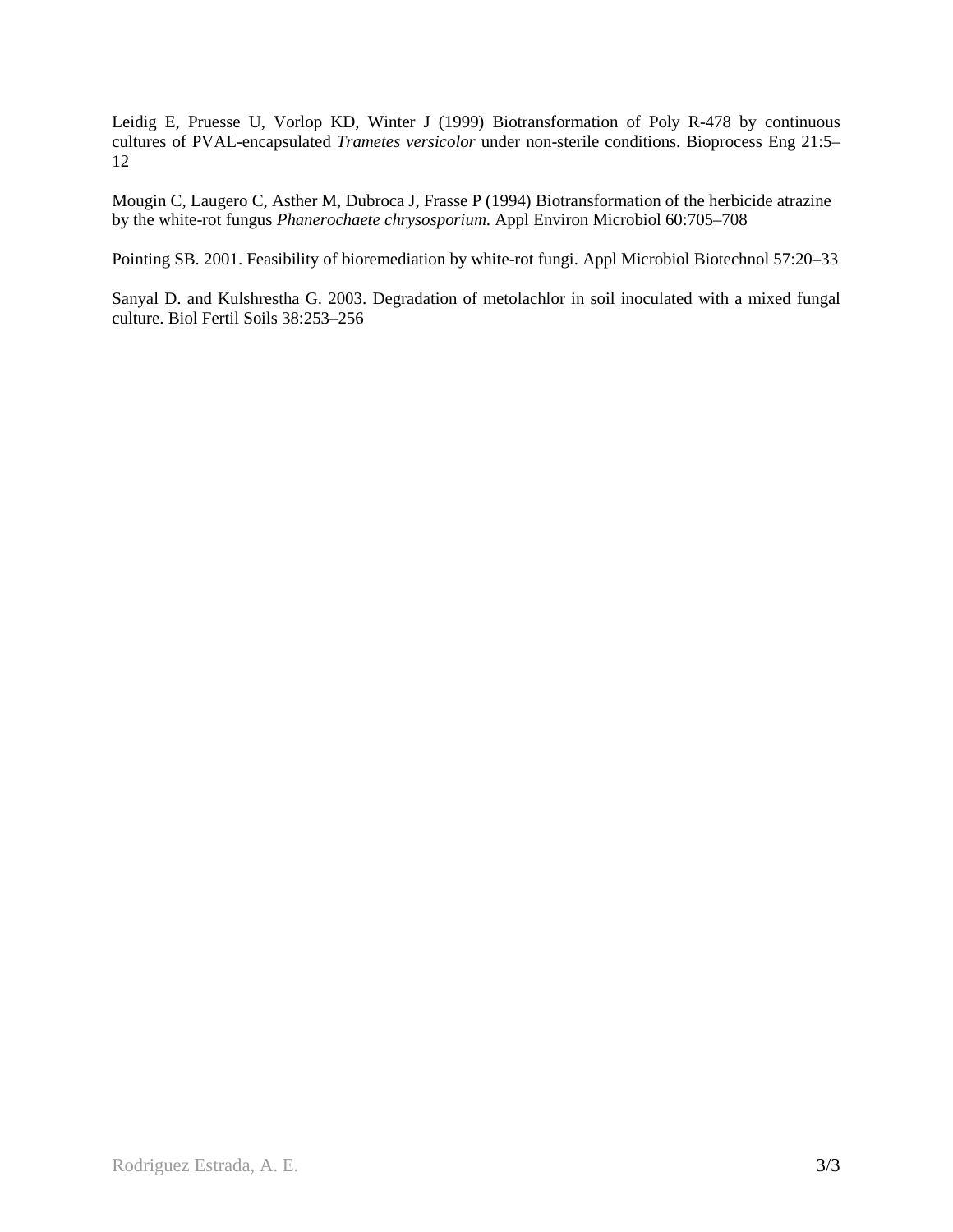|                                                                                                                                                | <b>Grants in Aid Of Research Budget</b>                                                                         |                                                                     |                                |                                                                         |
|------------------------------------------------------------------------------------------------------------------------------------------------|-----------------------------------------------------------------------------------------------------------------|---------------------------------------------------------------------|--------------------------------|-------------------------------------------------------------------------|
| <b>Name of Applicant</b><br>Alma E. Rodriguez Estrada                                                                                          | <b>Budgetary Unit Natural and Applied Sciences</b><br>Name of ADA (Academic Department Associate) Carol Wautlet | Telephone No.<br>920-465-2247 (Rodriguez)<br>920-465-2370 (Wautlet) |                                |                                                                         |
| <b>Budget Category</b>                                                                                                                         |                                                                                                                 | Grant<br><b>Request</b><br>Amount                                   | <b>Match</b><br>(Not Required) | Match Type (i.e., monetary,<br>service, or supplies) &<br><b>Source</b> |
| a. Research Supplies and Expenses                                                                                                              |                                                                                                                 |                                                                     |                                |                                                                         |
| Soil collection containers<br>122.07<br>147.10<br>Petri dishes<br>Potato Dextrose Agar<br>104.89<br>Cryovials<br>46.97<br>Antibiotics<br>59.00 |                                                                                                                 | 650.03                                                              |                                |                                                                         |
| b. Travel (mileage, lodging, meals)<br>Name or number of people                                                                                | Rate and distance and/or charge<br>(Click for UW System Travel Regulations)                                     |                                                                     |                                |                                                                         |
| c. Other                                                                                                                                       |                                                                                                                 |                                                                     |                                |                                                                         |
|                                                                                                                                                |                                                                                                                 | 650.03                                                              |                                |                                                                         |
| <b>TOTAL</b>                                                                                                                                   |                                                                                                                 |                                                                     |                                |                                                                         |

**Describe how funds will be utilized:** Funds will be used to purchase supplies for sample collection, isolation of microorganisms and storage.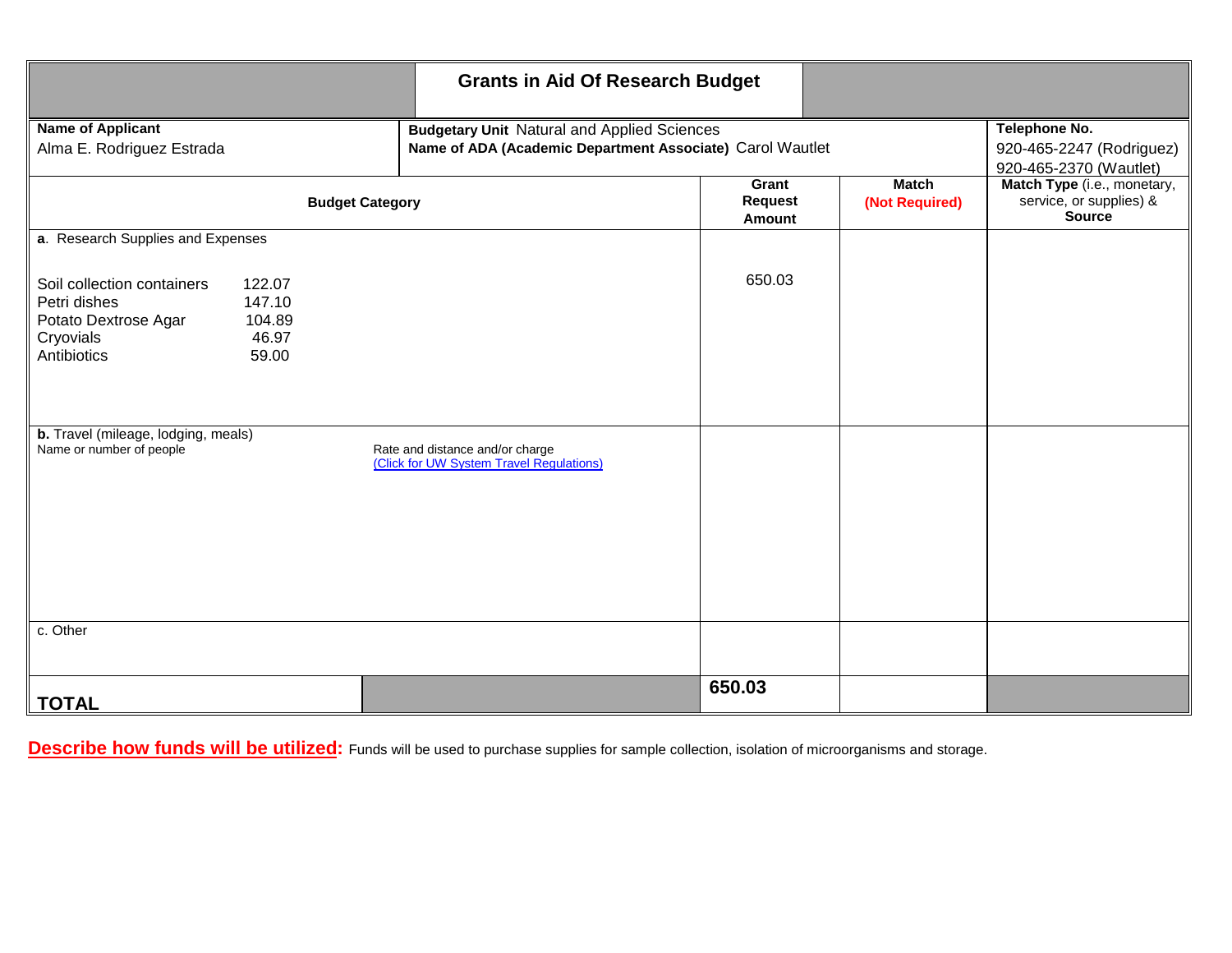## **Alma Edith Rodriguez Estrada, Ph.D.**

University of Wisconsin Green Bay Department of Natural and Applied Sciences 2420 Nicolet Drive, Green Bay, WI 54311 Phone: 620-495-2247, E-MAIL: [rodrigal@uwgb.edu](mailto:rodrigal@uwgb.edu)

## **EDUCATION**

## **Ph.D. Plant Pathology 2005 – 2008**

The Pennsylvania State University, Department of Plant Pathology

Dissertation: Molecular phylogeny and increases of yield and the antioxidants selenium and ergothioneine in basidiomata of *Pleurotus eryngii*

## **M.S. Plant Pathology 2003 – 2005**

The Pennsylvania State University, Department of Plant Pathology

Dissertation: Influence of substrate composition and mushroom strains on productivity and susceptibility of *Pleurotus eryngii* to bacterial blotch disease

## **PUBLICATIONS**

#### **Peer Reviewed**

- **Rodriguez Estrada, A. E.**, Hegeman, A.., and May, G. Secondary Metabolites Mediate Interactions between *Fusarium verticillioides* and *Ustilago maydis* (in review)
- **Rodriguez Estrada, A. E.**, Jimenez-Gasco, M. M., and Royse, D. J. 2010. *Pleurotus eryngii* species complex: sequence analysis and phylogeny based on partial *EF1α* and *RBB2.* Fungal Biology 114: 421-428.
- **Rodriguez Estrada, A. E.**, Royse, D. J. and Jimenez-Gasco, M. M. 2009. Improvement of yield of *Pleurotus eryngii* var. *eryngii* by substrate supplementation and use of a casing overlay. Bioresource Technology 100: 5270-5276.
- **Rodriguez Estrada, A. E.**, Lee, H. J., Beelman, R. B., Jimenez-Gasco, M. M. and Royse, D. J. 2009. Enhancement of the antioxidants ergothioneine and selenium in *Pleurotus eryngii* var. *eryngii* basidiomata through cultural practices. World Journal of Microbiology and Biotechnology. DOI 10.1007/s11274-009-0049-8.
- **Rodriguez Estrada, A. E.** and Royse, D. J. 2007. Yield, size and bacterial blotch resistance of *Pleurotus eryngii* grown on cottonseed hulls/oak sawdust supplemented with manganese, copper and whole ground soybean. Bioresource Technology 98: 1898-1906.

#### **Manuscripts in Conference Proceedings**

• **Rodriguez Estrada, A. E.**, Royse, D. J. and Jimenez-Gasco, M. M. 2008. Nucleotide sequence polymorphisms of the partial *β*-tubulin gene in two varieties of *Pleurotus eryngii.* 17<sup>th</sup> Congress of the International Society for Mushroom Science. Cape Town, South Africa. Mushroom Science 17: 83-96 (CD-ROM)